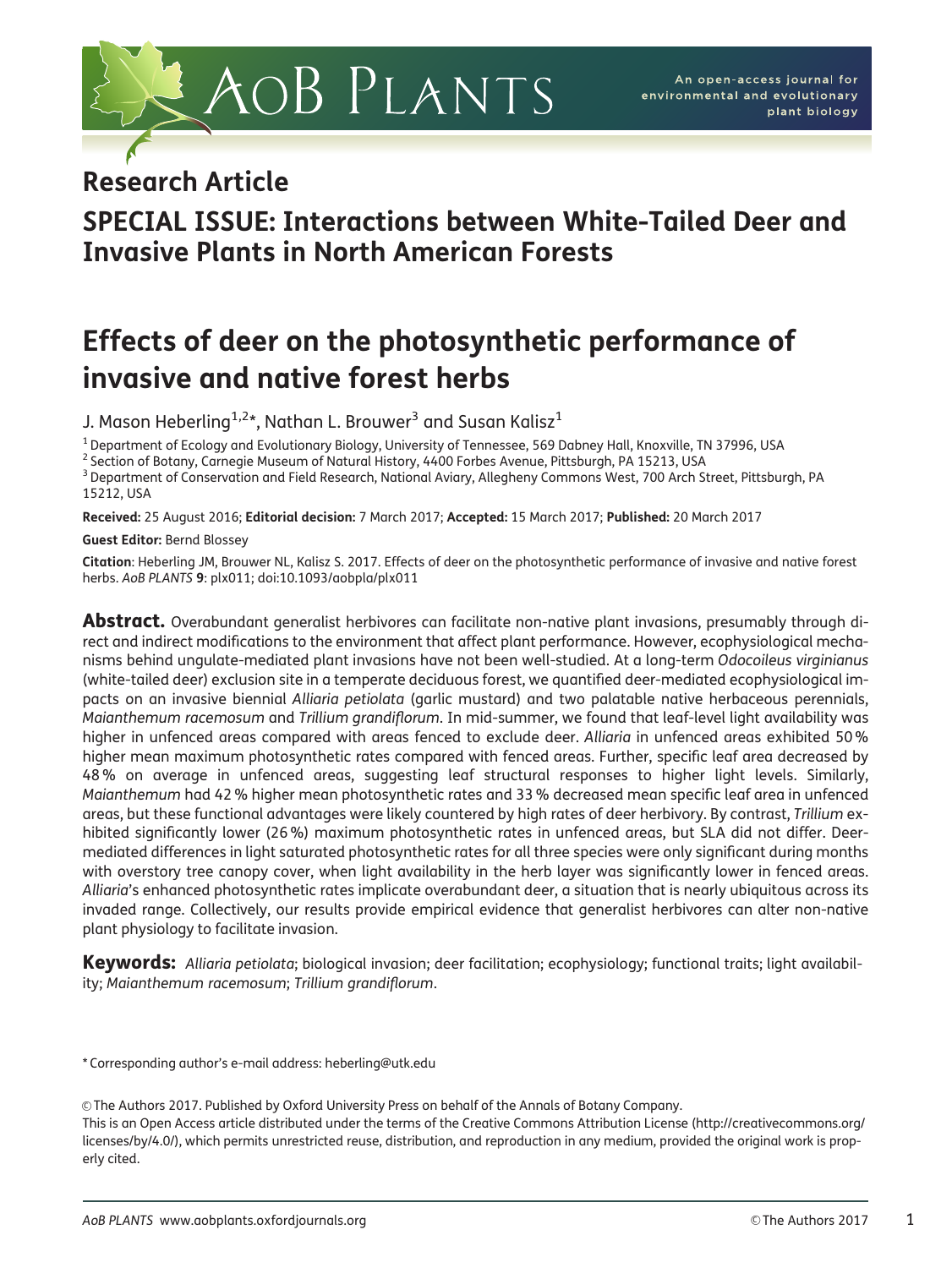## Introduction

The globalization of human activities has led to widespread movement of plants around the world ([van](#page-11-0) [Kleunen](#page-11-0) et al. 2015) and species invasions are now widely appreciated as a major source of environmental change ([Vitousek](#page-11-0) et al. 1997). In efforts to mechanistically understand, predict, and prevent invasions in an era of ecological change, recent research on plant invasions has focused on functional traits of non-native species that may make them invasive (e.g. [van Kleunen](#page-11-0) et al. [2010\)](#page-11-0) and characteristics of communities that may make them susceptible to invasion [\(Rejmanek](#page-11-0) et al. [2013\)](#page-11-0). Habitats characterized by frequent disturbance or altered disturbance regimes have long been considered more susceptible to plant invasions (e.g. [Elton 1958](#page-10-0); [Hobbs and Huenneke 1992](#page-10-0)). Many invaders come from regions with a long history of human disturbance (e.g. [Fridley 2008](#page-10-0)) and exhibit specific trait adaptations that may allow them to capitalize on high resource availabilities in disturbed environments [\(Alpert](#page-10-0) et al. 2000; [Davis](#page-10-0) [et al.](#page-10-0) 2000; [Daehler 2003](#page-10-0)). In addition to altering resource availability, human-mediated disturbances can reduce competition from natives that facilitates invasion by disturbance-adapted species [\(Daehler 2003\)](#page-10-0).

Untangling the historical, environmental and ecological factors that dictate plant invasion success in disturbed environments remain a significant research challenge, especially for ecosystems stressed by several potentially interacting factors (Dávalos et al. 2015a). Temperate forest ecosystems have been subjected to multiple biotic stressors worldwide, including historically unprecedented increases in ungulates (e.g. deer, elk, moose, goats, feral pigs; Singer et al. 1984; Wardle et al. 2001; Côté et al. 2002). In eastern North America, whitetailed deer (Odocoileus virginianus) densities have risen far above what has been considered to be compatible with forest health and regeneration (e.g. [Diefenbach](#page-10-0) et al. [1997\)](#page-10-0), driving further ecological change and associated conservation concerns [\(McShea 2012](#page-11-0)). For example, deer can have direct consumptive effects through selective foraging (e.g. [Wiegman and Waller 2006](#page-11-0); [Mason](#page-11-0) et al. [2010;](#page-11-0) [Averill](#page-10-0) et al. 2016), indirect effects on biotic and abiotic properties [\(Rooney and Waller 2003;](#page-11-0) [Heckel](#page-10-0) [et al.](#page-10-0) 2010; [Kardol](#page-10-0) et al. 2014; [Heckel and Kalisz 2017\)](#page-10-0) and can increase exotic seed dispersal [\(Myers](#page-11-0) et al. [2004\)](#page-11-0). Together, these effects have resulted in significant and negative community-level impacts (see [Habeck and](#page-10-0) [Schultz 2015](#page-10-0) for a meta-analysis). Although traditionally studied as separate phenomena, a growing literature has linked deer overabundance to increases in fitness and abundance of invasive plant species ([Vavra](#page-11-0) et al. [2007;](#page-11-0) [Eschtruth and Battles 2009;](#page-10-0) [Knight](#page-10-0) et al. 2009; [Christopher](#page-10-0) et al. 2014; [Kalisz](#page-10-0) et al. 2014; Dávalos et al. [2015](#page-10-0)a; [Shen](#page-11-0) et al. 2016).

In a temperate deciduous forest in North America, we investigated the effects of overabundant deer on the ecophysiological performance of invasive Alliaria petiolata (Brassicaceae, garlic mustard; hereafter Alliaria) and two commonly co-occurring native species preferred by deer as forage, Trillium grandiflorum and Maianthemum racemosum. Kalisz et al. [\(2014\)](#page-10-0) recently reported strong population-level demographic declines in Alliaria at this site where deer were excluded. Declines were so strong that in the absence of deer, population growth rates fell below replacement  $(\lambda < 1)$ , which if maintained, projects eventual local extinction of this invader where deer are excluded. Comparable trends in abundance have been reported for additional invaders in other deciduous for-ests ([Eschtruth and Battles 2009](#page-10-0); Dávalos et al. [2015](#page-10-0)a; Shen et al. [2016\)](#page-11-0). While other studies have investigated potential physiological impacts of Alliaria on native species (Hale et al. [2011,](#page-10-0) [2016](#page-10-0)) and Alliaria photosynthetic physiology in general ([Dhillion and Anderson 1999](#page-10-0); [Anderson and Cipollini 2013](#page-10-0); [Stinson and Seidler 2014](#page-11-0)), the physiological basis for deer-mediated plant invasions remains unexplained.

We hypothesize that persistent browsing by overabundant deer on palatable herbaceous species ([Knight](#page-10-0) et al. [2009\)](#page-10-0) significantly increases light availability, which favours forest edge- or gap-adapted species like Alliaria. To assess this hypothesis, we measured in situ leaf-level ecophysiology of Alliaria and two native perennials, including metrics of leaf photosynthetic performance and specific leaf area. Where deer were allowed access (unfenced areas), we predicted increased photosynthetic rates for Alliaria due to deer-induced disturbances that increase light availability (deer facilitation). In contrast, we predicted the opposite pattern for the palatable natives due to high rates of deer herbivory (which can exceed 75 % of flowering stems; [Kalisz](#page-10-0) et al. 2014) and negative non-consumptive effects ([Heckel](#page-10-0) et al. 2010) that likely constrain their physiological performance. Further, as native understory species are presumably well-adapted to low light levels in the forest interior, we hypothesized that any increases in light availability would be more beneficial to the more light-demanding Alliaria than relatively shade tolerant natives.

## Methods

#### Study site and focal species

The study was conducted in a closed canopy deciduous forest in south western Pennsylvania, USA (Trillium Trail Nature Reserve: 40.5201°N; 79.9010°W). Trillium Trail is a 16 ha tract of forest within  $>$  125 ha of forest and parkland in Pittsburgh, PA. It has a diverse herbaceous understory that has been managed by the Borough of Fox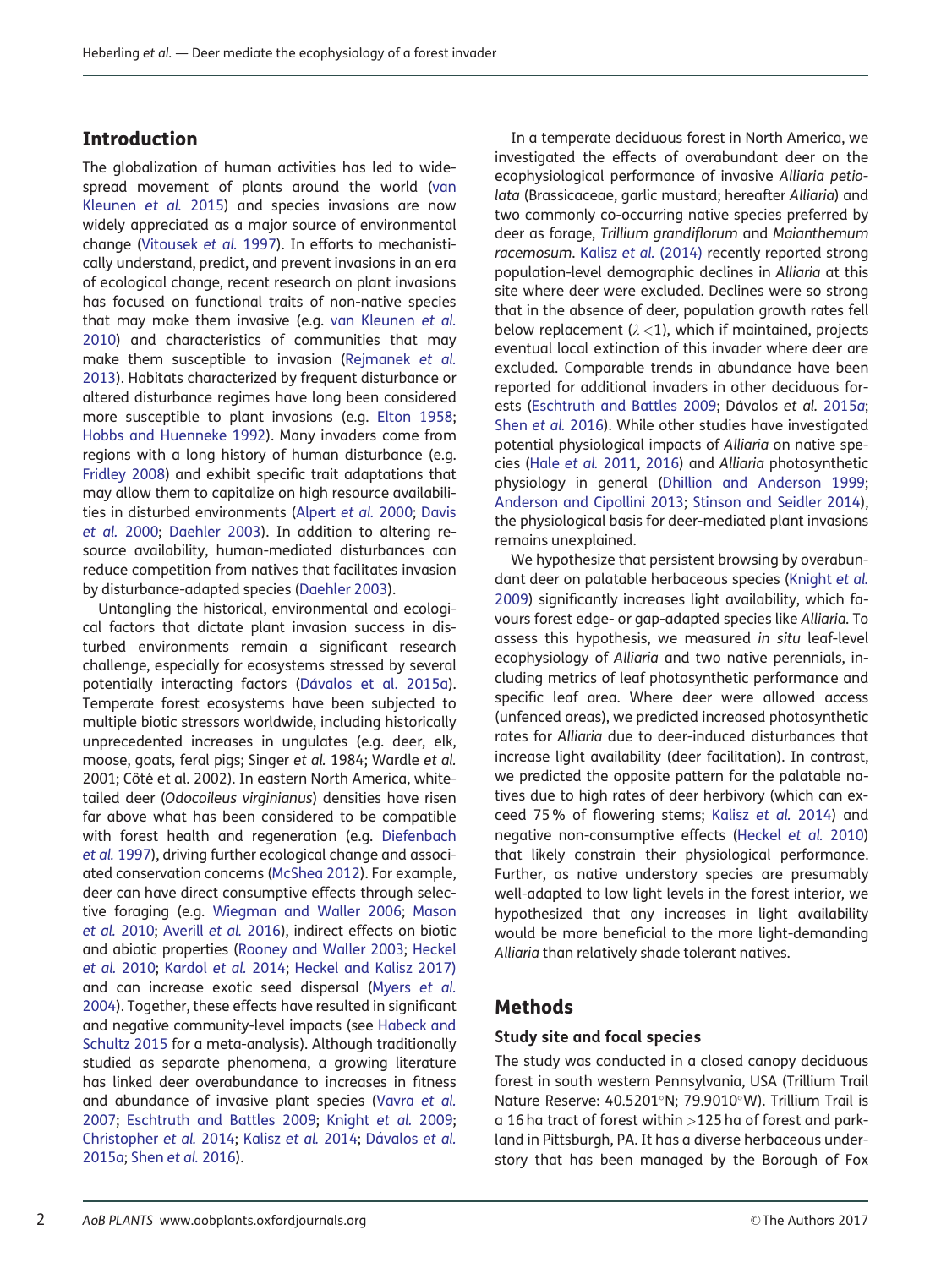Chapel since 1949. Dominant overstory species include Acer saccharum (sugar maple) and Fagus grandifolia (American beech), as well as Fraxinus spp. (ash), Carya spp. (hickory), Quercus alba and Q. rubra (white and red oak), Prunus serotina (black cherry) and Liriodendron tulipifera (tulip poplar).

Trillium Trail provides an appropriate site for testing ecological hypotheses on deer, plant invasions and their interactions for several reasons. Deer densities at the site rapidly increased in the early 1990s, resulting in annual browse rates on palatable herb species rising as high as 100 %, especially for flowering individuals ([Knight](#page-10-0) et al. [2009\)](#page-10-0). Winter aerial flyovers from 1993 to 2004 confirm high deer densities at an estimated 20-42 deer per  $km^2$ compared with historic estimates of  $10-12$  deer per km<sup>2</sup> ([Kalisz](#page-10-0) et al. 2014). In addition, the diverse understory is being actively invaded by several woody and herbaceous exotic species. In particular, the non-native biennial herb A. petiolata is now common throughout the forest understory, but this invasion was relatively recent, as Alliaria was reported as rare or nearly absent before 1990 ([Knight](#page-10-0) et al. 2009).

In 1999, the Borough of Fox Chapel erected a 2.5 m tall fence around a 10.06 ha portion of the forest in an effort to protect the understory diversity of Trillium Trail from deer browse (see [Knight](#page-10-0) et al. 2009). Fencing (15 cm  $\times$  15 cm steel mesh) excluded deer, but allowed other animals free access. These fenced and unfenced areas are in the same forest and have similar vegetation to the long-term demographic plots in Kalisz [et al.](#page-10-0) [\(2014\).](#page-10-0) To avoid damage to the long-term demographic plots, we only studied plants inside and outside of the adjacent larger fenced area. Therefore, our results can be compared with demographic results in [Kalisz](#page-10-0) et al. [\(2014\),](#page-10-0) but we did not measure the same individuals.

To compare the effects of deer on Alliaria to those of resident species, we also studied two native perennial herbs that commonly co-occur with Alliaria at the site, M. racemosum (Asparagaceae, false Solomon's seal) and T. grandiflorum (Melanthiaceae, white/large-flowered trillium). Other Trillium species are found in adjacent areas of the forest (e.g. T. erectum var. album) and non-flowering individuals are difficult to distinguish. However, T. grandiflorum is the dominant Trillium species in the areas of the forest we sampled. As such, we assume that all individuals we measured were T. grandiflorum.

### Leaf gas exchange

We measured individuals of the three species from late July 2014 to June 2016, from both fenced and unfenced areas. Individuals were selected haphazardly each day, alternating the daily order that species were measured to prevent any bias by time of day. This approach maximized sample size while permitting inferences on population trait means through the year. For each species, all measured individuals were separated by at least 2 m. For Trillium and Maianthemum, only adults were measured. For Alliaria, 1st year rosettes (i.e. not bolting) were measured in July–March, and 2nd year adults (i.e. bolting/ flowering) were measured in April–June (senescence).

Gas exchange measurements were performed in situ on intact mature leaves using two LI-6400XT portable photosynthesis systems equipped with a  $CO<sub>2</sub>$  control module,  $2 \text{ cm} \times 3 \text{ cm}$  leaf cuvette and a red-blue LED light source (LI-COR, Lincoln, NE, USA). All leaves filled the leaf cuvette entirely. Measurements were made under ambient temperature and humidity, with reference chamber CO<sub>2</sub> concentration at 400  $\mu$ molmol $^{-1}$ . Leaves were photo-induced at a moderate irradiance level (200– 400 µmol photons m<sup>-2</sup> s<sup>-1</sup>) until they equilibrated. Light levels were then progressively increased until leaves were light saturated (800–1500  $\mu$ mol $p$ hotons $m^{-2}$ s $^{-1}$ ) prior to employing the measurement routines described below. All individuals were light saturated at the highest light levels, with no apparent signs of photoinhibition.

Seasonal measurements. For each species, lightsaturated photosynthetic rate  $(A_{sat})$  was recorded after equilibration to the measurement light level for at least 2 min at high photosynthetic photon flux density (PPFD; 800-1500  $\mu$ mol photons m<sup>-2</sup> s<sup>-1</sup>) and reaching defined stability parameters based on photosynthetic rate and stomatal conductance. Measurements were taken at least once per month, under ambient leaf temperature and humidity. As a biennial with green leaves throughout the winter, Alliaria was measured in all months except February and March (due to snow cover and low temperatures). The native perennials (both deciduous) were measured from leaf expansion in spring until leaf senescence (Maianthemum: May–August; Trillium: April–June). Cumulatively, these gas exchange measurements resulted in >2800 logged observations over 37 days: 240 total Alliaria individuals (mean number of individuals measured per month  $\pm$  1 SE: 22  $\pm$  4), 125 Maianthemum (29  $\pm$  8) and 79 Trillium (11  $\pm$  6).

Midseason light and  $CO<sub>2</sub>$  response curves. We measured leaf photosynthetic responses to irradiance (PPFD) in 10–12 steps from 0 to 1500  $\mu$ mol photons m $^{-2}$  s $^{-1}$ . Net photosynthetic rate was recorded after allowing the leaf area inside the cuvette to equilibrate for at least 2 min at each PPFD and achieving defined stability parameters described above. Leaf temperature was maintained at 25 °C under ambient humidity.

Light response curve parameters were estimated through non-linear least squares regression of a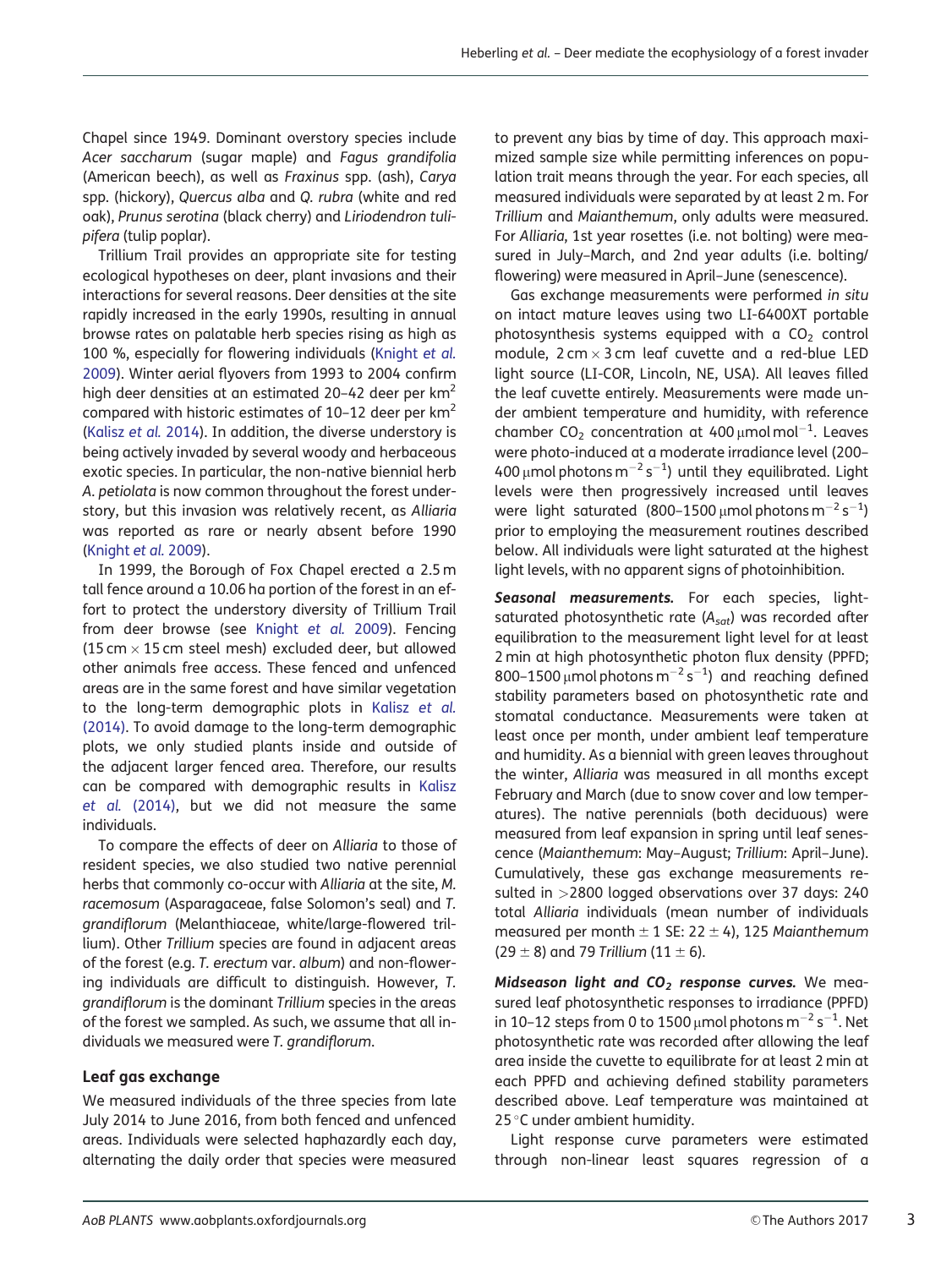non-rectangular hyperbola ([Marshall and Biscoe 1980\)](#page-10-0) [see Supporting Information—File S1]:

$$
A_{net} = \frac{\varphi PPFD + A_{max} - \sqrt{(\varphi PPFD + A_{max})^2 - 4\theta \varphi PPFD(A_{max})}}{2\theta}
$$

where  $A_{net}$  and  $A_{max}$  are the area-based net and maximum gross photosynthetic rates ( $\mu$ mol CO $_2$  m $^{-2}$  s $^{-1}$ ), respectively,  $\phi$  is the apparent quantum yield (mol CO<sub>2</sub> mol photons<sup>-1</sup>),  $R_d$  is daytime dark respiration rate (|A $_{net}$ | at no light;  $\mu$ mol CO $_{2}$  m $^{-2}$  s $^{-1}$ ) and  $\theta$  is curve convexity (dimensionless). Light compensation point (LCP) was calculated as the x-axis intercept, and light saturation point (LSP) as the PPFD when 90 % of  $A_{max}$ (model asymptote) was achieved.

After light response curve measurement, leaves were re-stabilized at the saturated light level to measure photosynthetic responses to changing intercellular  $CO<sub>2</sub>$  pressure (photosynthetic rate vs. intercellular  $CO<sub>2</sub>$  partial pressure;  $A/C_i$  curves).  $A/C_i$  measurements were taken from the same leaves (or from adjacent nodes) as those for light response curves. While maintaining saturating light levels (800  $\mu$ mol photons m $^{-2}$  s $^{-1}$ ), reference chamber  $CO<sub>2</sub>$  concentration was varied in 11 steps (400, 300, 200, 100, 50, 400, 400, 600, 800, 1000, 1500  $\mu$ mol CO<sub>2</sub> mol $^{-1}$ ). Net photosynthetic rates were recorded at each step following equilibration, as described above.

The biochemical photosynthetic model developed by [Farquhar](#page-10-0) et al. (1980) was fit using non-linear least squares regression and the simultaneous estimation method described by [Dubois](#page-10-0) et al (2007):

$$
A_{net} = min(A_v, A_j) - R_{day}
$$

where  $A_{net}$  is the net photosynthetic rate,  $A_v$  and  $A_i$  are the  $CO<sub>2</sub>$  assimilation rates limited by RuBisCO (Ribulose-1,5-bisphosphate carboxylase/oxygenase; carboxylation) and RuBP (Ribulose-1,5-bisphosphate; substrate regeneration), respectively, and  $R_{day}$  is the daytime mitochondrial respiration rate.

RuBP-saturated (CO<sub>2</sub> limited) photosynthesis was modelled as:

$$
A_{v} = V_{c,max} \frac{C_{i} - \Gamma^{*}}{C_{i} + K_{c} \left(1 + \frac{O}{K_{o}}\right)}
$$

where  $C_i$  is intercellular CO<sub>2</sub> partial pressure (Pa),  $K_c$  and  $K_0$  are Michaelis-Menten constants for carboxylation and oxygenation (40.4 Pa and 24.8 kPa, respectively), O is the  $O_2$  concentration (21 kPa),  $V_{c,max}$  is maximum

carboxylation rate (µmol CO<sub>2</sub> m<sup>-2</sup> s<sup>-1</sup>),  $R_{day}$  is the daytime mitochondrial respiration rate ( $\mu$ mol $\text{CO}_2\,\text{m}^{-2}\,\text{s}^{-1}$ ) and  $\Gamma^*$  is the CO<sub>2</sub> compensation point in the absence of mitochondrial respiration (3.7 Pa). RuBisCO kinetic constants were obtained from [von Caemmerer \(2000\)](#page-11-0).

RuBP-limited photosynthesis was modelled as:

$$
A_j = J_{max} \frac{C_i - \Gamma^*}{4C_i + 8\Gamma^*}
$$

where  $J_{max}$  is the light saturated maximum rate of photosynthetic electron transport.

#### Specific leaf area

On 29 June 2015 (Alliaria and Maianthemum) and 22 June 2016 (Trillium), mature leaves of 19–100 individuals of each species (Alliaria:  $n = 50$  1st year rosettes, 50 adults; Maianthemum,  $n = 50$ ; Trillium,  $n = 19$ ) were sampled by walking three parallel transects and haphazardly collecting 2–5 leaves per individual and ensuring individuals of each species were separated by at least 2 m. Entire leaves were sampled except for Trillium, where leaf samples of fixed area (5.32  $cm<sup>2</sup>$ ) were taken. Fresh leaves were scanned and leaf area determined using ImageJ ([Schneider](#page-11-0) et al. 2012). Leaves were oven dried at 60 °C for at least 48 h. Specific leaf area (cm $^2$  g $^{-1}$ ) was calculated as the leaf surface area per g dry mass.

#### Understory light availability

To determine if light levels were different inside versus outside of the fenced area, we used light measurements (PPFD) taken at the height of the individual plants we studied (5–60 cm) that were recorded concurrently with gas exchange measurements with an external LI-COR quantum sensor on the chamber head.

#### Data analysis

All statistical analyses were performed in R ([R Core Team](#page-11-0) [2015\)](#page-11-0) [see Supporting Information—Tables S1–S3 for trait data]. When necessary, data were log-transformed to meet normality and homoscedasticity assumptions for model residuals.

Comparing effects of fencing on leaf traits. For univariate traits, we fit linear mixed-effect models separately for each species ([Bates](#page-10-0) et al. 2011). In models for midseason photosynthetic and SLA data, individual and measurement date were random effects. For light response and  $CO<sub>2</sub>$  response curve parameter fits, values were weighted by the precision of the estimates (standard error<sup>-1</sup>). We analysed  $A_{sat}$  data using separate ANOVAs for each species with fixed factors of fencing (fenced or unfenced) and month. We tested for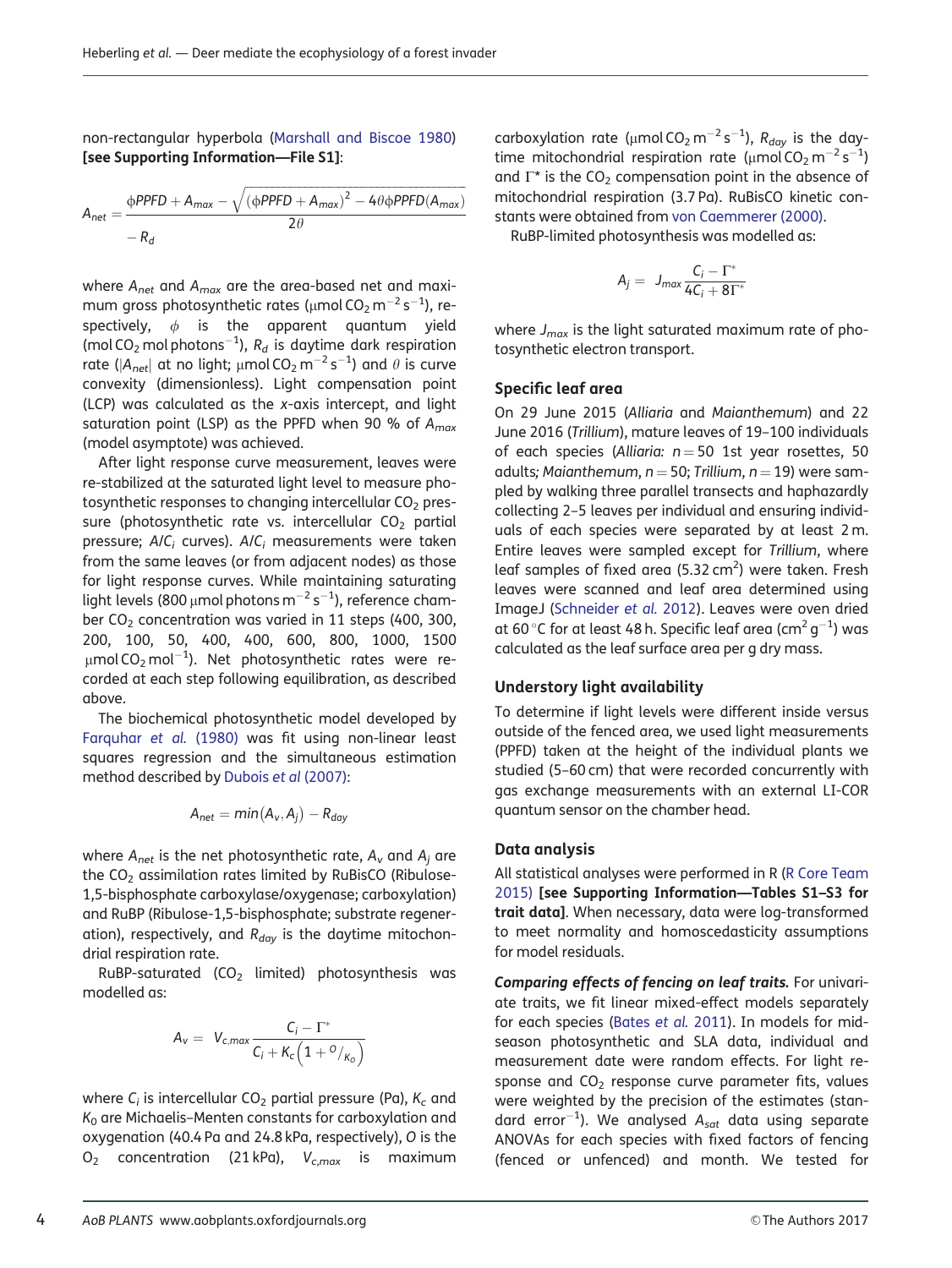differences within each month with t-tests implemented through the multcomp package in R [\(Hothorn](#page-10-0) et al. [2008\)](#page-10-0).

Determining canopy closure. To quantify canopy closure, we measured understory PPFD with a quantum sensor (Onset Computer Corporation, MA, USA) at a fixed location within the fenced deer exclusion area [see Supporting Information—Fig. S1]. We then modelled mean daily PPFD (10:00–14:00 h) from April–July using a generalized additive model (GAM), implemented through the mgcv package in R ([Wood 2016](#page-11-0)). After complete canopy closure, light levels are likely to vary little between days. We calculated the derivative of the GAM regression line and its 95 % confidence interval to estimate the first day when the slope of the regression was not significantly different from zero, indicating complete overstory canopy closure [see Supporting Information—Fig. S2].

Modelling impact of deer exclusion on understory light availability. For each plant, we calculated mean PPFD conditions experienced while the gas exchange data were collected. On the basis of our analysis of the process of canopy closure (described above), we used data collected between mid-May and late June to determine how deer exclusion affected light conditions before and after complete canopy closure. We modelled log(mean PPFD) as a function of day of year (continuous), fencing (unfenced vs. fenced) and a (day of year)  $\times$  (fencing) interaction using the lme function in the nlme package in R ([Pinheiro](#page-11-0) et al. 2016). Day was included as a random effect. Estimated variances were allowed to change as the growing season progressed and also between fenced and unfenced treatments using the varPower function in lme. We tested the significance of model terms using likelihood ratio tests of nested models. The best model was re-fit without the log transformation to report estimates on the original scale.

## Results

#### Understory light availability and deer exclusion

At the onset of overstory canopy closure, leaf-level PPFD was not significantly different between fenced and unfenced areas (estimated mid-May unfenced mean <code>PPFD</code>  $\pm$  1 SE  $=$  50.8  $\pm$  12.5  $\mu$ mol photons m $^{-2}$  s $^{-1}$ ; fenced: 57.4  $\pm$  7.7 µmol photons m<sup>-2</sup> s<sup>-1</sup>). PPFD decreased significantly as canopy closure progressed through May and June (Table 1; [see Supporting Information—Figs S1, S2]) but the pattern of change was significantly different between fenced and unfenced areas (time  $\times$  fencing:  $P < 0.001$ , Table 1, Fig. 1). While mean leaf-level PPFD did not change much after mid-May where deer had

Table 1. Results of linear mixed model to test for divergence in light availability (leaf-level photosynthetic photon flux density; PPFD) between unfenced and fenced areas (fencing). Data were collected on 11 separate days in May–June 2015 to capture the period of canopy closure.  $N = 75$  fenced plants, 110 unfenced plants. Response variable was the mean PPFD of 1–16 measurement per plant (median  $=$  3, mean  $=$  5.95, mode  $=$  3).

| PPFD as a function of: | df    | <b>Likelihood Ratio</b> | p            |
|------------------------|-------|-------------------------|--------------|
| Time                   | (5,6) | 5.33                    | $0.021*$     |
| Time <sup>2</sup>      | (6,7) | 10.56                   | $0.001**$    |
| Fencing                | (7,8) | 3.76                    | 0.052        |
| Time $\times$ fencing  | (8,9) | 15.67                   | $< 0.001***$ |

\*P<0.05; \*\*P<0.01; \*\*\*P<0.001



Figure 1. Leaf-level photosynthetic photon flux density (PPFD;  $\mu$ mol photons m $^{-2}$  s $^{-1}$ ) in fenced and unfenced areas during May and June 2015. Points denote the log transformed plant-level means of 1-16 PPFD measurements (mean  $=$  5.95) for 75 fenced plants (red triangles, solid line) and 110 unfenced plants (blue circles, dashed line) on 11 different days. Regression lines show predictions from a linear mixed model. Error bands represent 95 % confidence intervals. Estimated period for complete overstory canopy closure is denoted (day 143–153; see Section Methods).

access, it was  $\sim$ 70% lower where deer were excluded (estimate late June mean PPFD unfenced  $=$  52.03,  $SE = 11.27$  µmol photons m<sup>-2</sup> s<sup>-1</sup>; mean fenced = 15.63,  $SE = 4.95$  µmol photons m<sup>-2</sup> s<sup>-1</sup>).

#### Functional comparisons between fenced and unfenced areas

Seasonal measurements. Alliaria's highest photosynthetic rates ( $A_{sat}$ ) were during periods of high light in the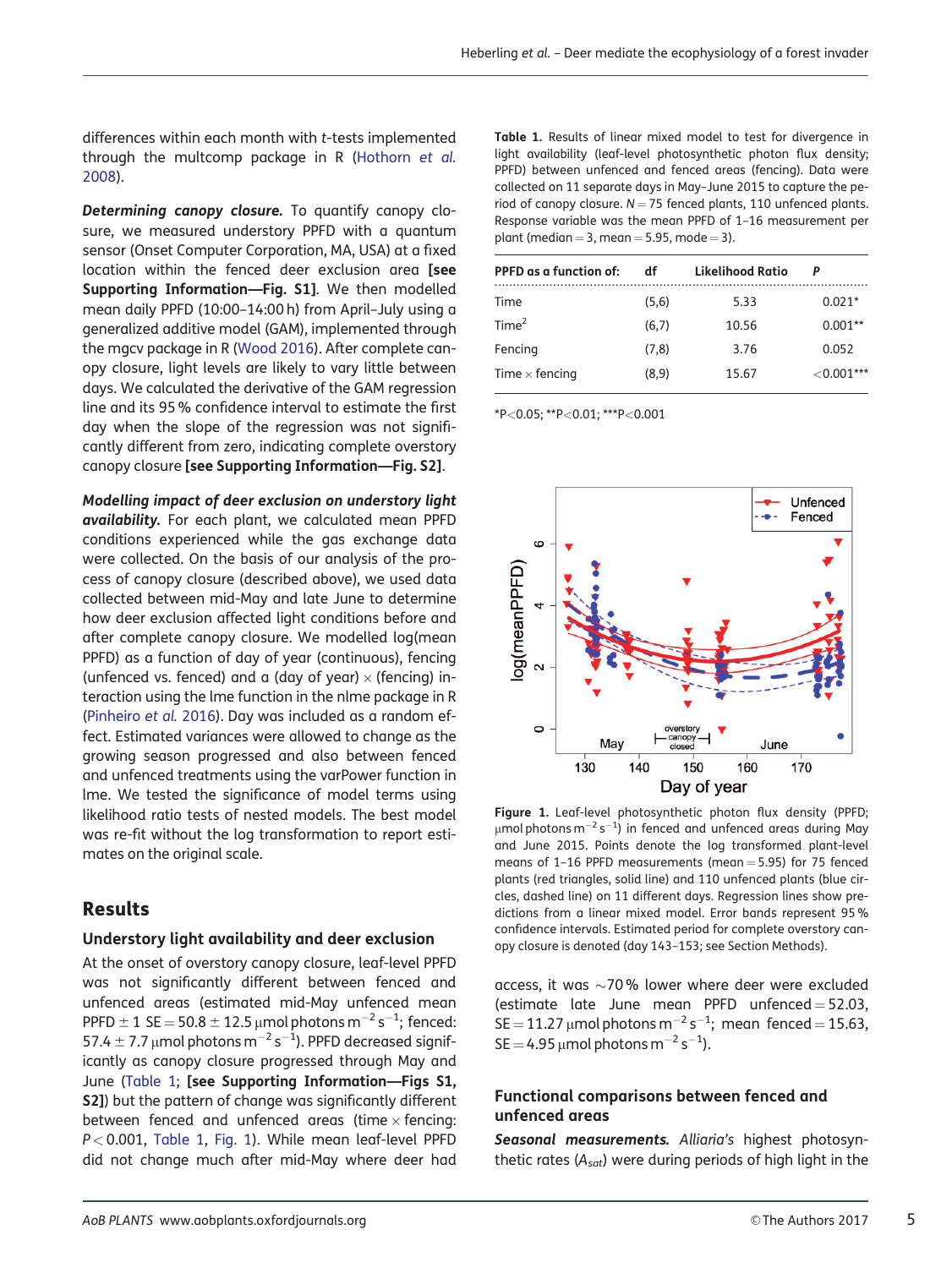<span id="page-5-0"></span>early spring (March, April) and fall (November), when the perennial natives, Trillium and Maianthemum, were dormant (Fig. 2). All three species had peak light-saturated photosynthetic rates  $(A<sub>sat</sub>)$  in the spring, which substantially declined following overstory canopy closure.

Within species,  $A_{sat}$  did not differ between fenced and unfenced plants during spring months that lacked significant overstory canopy cover (all  $P > 0.05$ ; Fig. 2). However, all three species exhibited significant treatment differences following overstory canopy closure. Alliaria showed a 59% (t = 2.85, df = 218, P < 0.01), 75%  $(t = 5.85, df = 218, P < 0.001)$  and 65%  $(t = 2.81,$  $df = 218$ ,  $P < 0.01$ ) increase in  $A_{sat}$  in unfenced compared with fenced areas for June, July and August, respectively (Fig. 2A). Similarly, Maianthemum in unfenced areas also had higher mean  $A_{sat}$  in June (28% increase;  $t = 2.87$ ,

 $df = 108$ ,  $P < 0.01$ ), July (25 % increase;  $t = 2.50$ , df = 108,  $P < 0.05$ ) and August (131% increase;  $t = 2.42$ , df = 108,  $P < 0.05$ ; Fig. 2B). By contrast, Trillium exhibited the opposite pattern, with a 37% increase of mean  $A_{sat}$  in unfenced areas, but during May only ( $t = -3.77$ , df = 73,  $P < 0.001$ ; Fig. 3C).

Midseason light and  $CO<sub>2</sub>$  response curves. Detailed light response curves for Alliaria rosettes measured during a single point mid-summer (July) show clear photosynthetic differences between fenced and unfenced areas, with greater gross maximum photosynthetic rates ( $A_{max}$ ) in unfenced areas, as well as a significantly greater mean LSP (64 % greater; Fig. 3A, [Table 2A\)](#page-6-0). Likewise, both maximum carboxylation capacities ( $V_{c,max}$ ) and



Figure 2. Light saturated photosynthetic rates (A<sub>sat</sub>) for (a) Alliaria petiolata, (b) Maianthemum racemosum and (c) Trillium grandiflorum in unfenced (red triangles, solid line) and fenced (blue circles, dashed line) areas. Points denote monthly mean  $\pm$  1 SE. Grey region illustrates approximate period of overstory canopy shading. Asterisks indicate statistical significance for differences between fenced and unfenced by month: \*P < 0.05; \*\*P < 0.01; \*\*\*P < 0.001.



Figure 3. Average mid-season light response curves for (a) Alliaria petiolata (rosettes; 19 individuals), (b) Maianthemum racemosum (20 individuals) and (c) Trillium grandiflorum (19 individuals) in unfenced (red triangles, solid line) and fenced (blue circles, dashed line) areas. Error bars (group mean  $\pm$  1 SE) indicate empirically measured area-based net photosynthetic rates ( $A_{net}$ ) at each irradiance (photosynthetic photon flux density (PPFD)). Statistical differences are between groups evaluated using two-tailed t-tests: \*P < 0.05; \*\*P < 0.01; \*\*\*P < 0.001.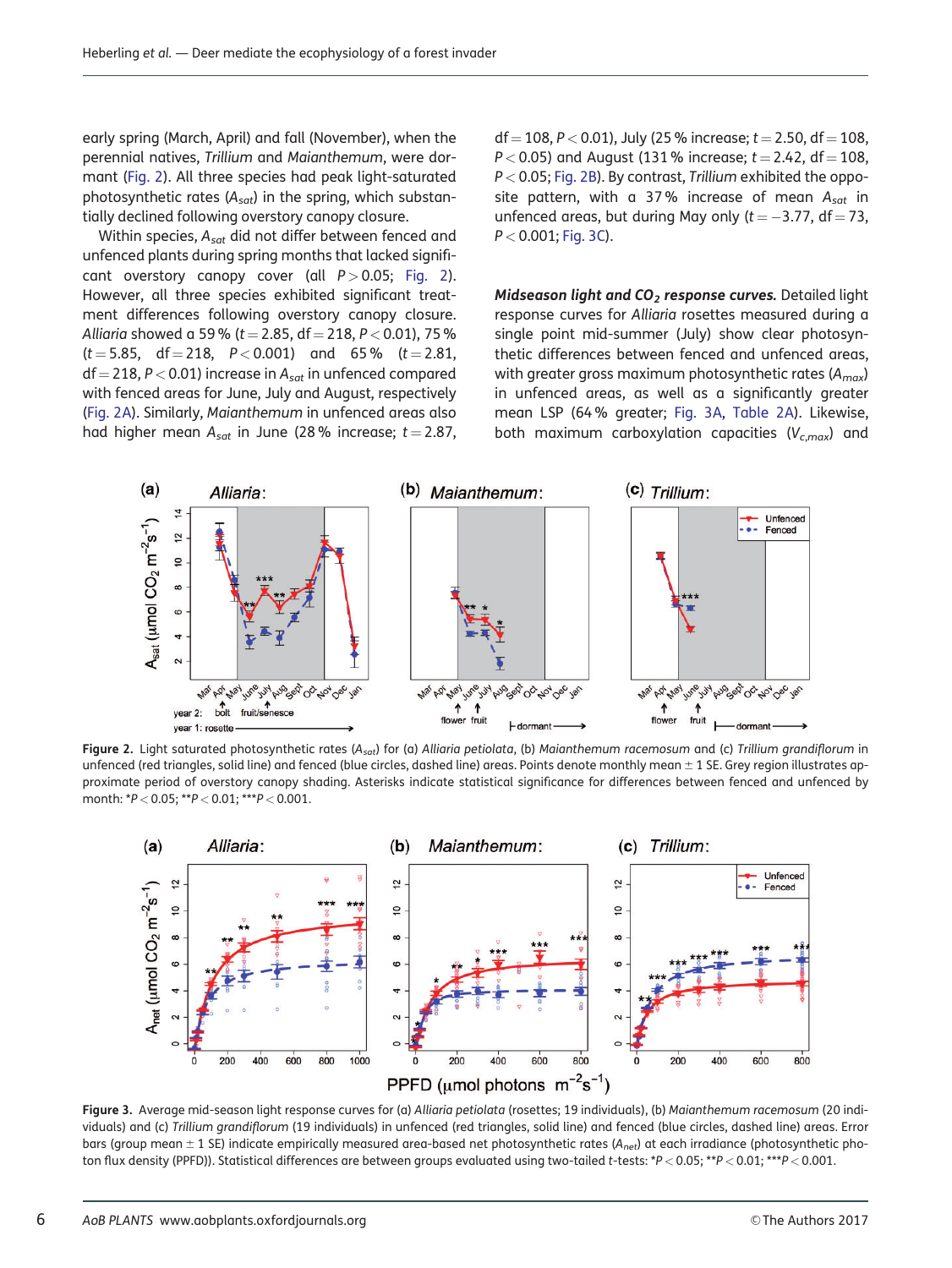<span id="page-6-0"></span>

| Table 2. Mean trait values (±1 SE) in fenced and unfenced areas for (a) Alliaria, (b) Maianthemum and (c) Trillium. Statistical differences were       |
|--------------------------------------------------------------------------------------------------------------------------------------------------------|
| determined using likelihood ratio tests ( $\chi^2$ with 1 df) that compared models for each trait with and without deer fencing fixed effect (unfenced |
| or fenced) and random effects of individual and/or measurement date.                                                                                   |

| Trait (units) <sup>a</sup>                                          | <b>Unfenced (deer access)</b> | <b>Fenced (deer exclusion)</b>  | Fencing $(\gamma^2)$ |
|---------------------------------------------------------------------|-------------------------------|---------------------------------|----------------------|
| (a) Alliaria petiolata <sup>b</sup>                                 |                               |                                 |                      |
| SLA (cm <sup>2</sup> $g^{-1}$ )                                     |                               |                                 |                      |
| Rosette:                                                            | $350 \pm 19$                  | $674 \pm 54$                    | $16.85***$           |
| Adult:                                                              | $451 \pm 23$                  | $416 \pm 25$                    | 1.26                 |
| Leaf area ( $cm2$ )                                                 |                               |                                 |                      |
| Rosette:                                                            | $6.21 \pm 0.55$               | $10.31 \pm 1.15$                | $9.42**$             |
| Adult:                                                              | $21.87 \pm 1.98$              | $19.59 \pm 2.19$                | 1.34                 |
| $A_{max}$ (µmol CO <sub>2</sub> m <sup>-2</sup> s <sup>-1</sup> )   | $9.40 \pm 0.82$               | $6.26 \pm 0.72$                 | $6.75**$             |
| $R_d$ (µmol CO <sub>2</sub> m <sup>-2</sup> s <sup>-1</sup> )       | $0.52 \pm 0.07$               | $0.34 \pm 0.51$                 | 2.48                 |
| $\phi$ (μmol CO <sub>2</sub> μmol <sup>-1</sup> photons)            | $0.077 \pm 0.003$             | $0.071 \pm 0.006$               | 0.71                 |
| LSP ( $\mu$ mol photons m <sup>-2</sup> s <sup>-1</sup> )           | $643.9 \pm 71.6$              | $393.3 \pm 71.3$                | $5.45*$              |
| LCP ( $\mu$ mol photons m <sup>-2</sup> s <sup>-1</sup> )           | $6.9 \pm 0.9$                 | $4.7 \pm 0.5$                   | $3.33+$              |
| $V_{c,max}$ (µmol CO <sub>2</sub> m <sup>-2</sup> s <sup>-1</sup> ) | $27.73 \pm 1.06$              | $11.02 \pm 1.09$                | 37.33***             |
| $J_{max}$ (µmol e <sup>-</sup> m <sup>-2</sup> s <sup>-1</sup> )    | $43.49 \pm 1.44$              | $21.00 \pm 1.44$                | 37.55***             |
| (b) Maianthemum racemosum                                           |                               |                                 |                      |
| SLA (cm <sup>2</sup> g <sup>-1</sup> )                              | $211 \pm 6$                   | $314 \pm 29$                    | $9.73**$             |
| Leaf area ( $cm2$ )                                                 | $20.74 \pm 1.22$              | $37.76 \pm 4.31$                | 11.95***             |
| $A_{max}$ (µmol CO <sub>2</sub> m <sup>-2</sup> s <sup>-1</sup> )   | $6.66\pm0.56$                 | $4.70 \pm 0.39$                 | $10.41**$            |
| $R_d$ (µmol CO <sub>2</sub> m <sup>-2</sup> s <sup>-1</sup> )       | $0.24 \pm 0.02$               | $0.12 \pm 0.02$                 | $2.48***$            |
| $\phi$ (μmol CO <sub>2</sub> μmol <sup>-1</sup> photons)            | $0.075 \pm 0.003$             | $0.069 \pm 0.003$               | $5.33*$              |
| LSP ( $\mu$ mol photons m <sup>-2</sup> s <sup>-1</sup> )           | $468.4 \pm 60.3$              | $192.4 \pm 28.3$                | 13.40***             |
| LCP ( $\mu$ mol photons m <sup>-2</sup> s <sup>-1</sup> )           | $3.3 \pm 0.4$                 | $\textbf{1.5} \pm \textbf{0.2}$ | $16.74***$           |
| $V_{c,max}$ (µmol CO <sub>2</sub> m <sup>-2</sup> s <sup>-1</sup> ) | $24.6 \pm 2.22$               | $22.05 \pm 0.76$                | 0.54                 |
| $J_{max}$ (µmol e <sup>-</sup> m <sup>-2</sup> s <sup>-1</sup> )    | $40.66 \pm 2.61$              | $35.88 \pm 0.68$                | 2.23                 |
| (c) Trillium grandiflorum                                           |                               |                                 |                      |
| SLA (cm <sup>2</sup> $g^{-1}$ )                                     | $426 \pm 17$                  | $416 \pm 36$                    | 0.23                 |
| Leaf area ( $cm2$ )                                                 | <b>NA</b>                     | <b>NA</b>                       | <b>NA</b>            |
| $A_{max}$ (µmol CO <sub>2</sub> m <sup>-2</sup> s <sup>-1</sup> )   | $4.99 \pm 0.28$               | $6.78 \pm 0.19$                 | $12.74***$           |
| $R_d$ (µmol CO <sub>2</sub> m <sup>-2</sup> s <sup>-1</sup> )       | $0.13 \pm 0.02$               | $0.19 \pm 0.02$                 | 0.19                 |
| $\phi$ (μmol CO <sub>2</sub> μmol <sup>-1</sup> photons)            | $0.089\pm0.004$               | $0.084 \pm 0.004$               | 1.08                 |
| LSP ( $\mu$ mol photons m <sup>-2</sup> s <sup>-1</sup> )           | $451.8 \pm 51.8$              | $512.8 \pm 51.0$                | 1.27                 |
| LCP ( $\mu$ mol photons m <sup>-2</sup> s <sup>-1</sup> )           | $1.5 \pm 0.3$                 | $2.4\pm0.2$                     | 0.65                 |
| $V_{c,max}$ (µmol CO <sub>2</sub> m <sup>-2</sup> s <sup>-1</sup> ) | <b>NA</b>                     | $18.89 \pm 1.23$                | <b>NA</b>            |
| $J_{max}$ (µmol e <sup>-</sup> m <sup>-2</sup> s <sup>-1</sup> )    | <b>NA</b>                     | $41.97 \pm 2.38$                | <b>NA</b>            |
|                                                                     |                               |                                 |                      |

Statistical significance (P < 0.05) by treatment indicated in bold. +P < 0.1; \*P < 0.05; \*\*P < 0.01; \*\*\*P < 0.001.

<sup>a</sup>All traits measured in June (Maianthemum, Trillium) or July (Alliaria). SLA, specific leaf area; leaf area, average area of individual leaf (not measured for Trillium);  $A_{max}$ , area-based light saturated gross photosynthetic rate;  $R_d$ , area-based dark respiration rates at ambient [CO<sub>2</sub>];  $\phi$ , apparent quantum yield; LSP, 90% light saturation point; LCP, light compensation point; V<sub>c,max</sub>, maximum carboxylation rate; J<sub>max</sub>, maximum electron transport rate (Trillium A/C<sub>i</sub> curves for fenced plants only).

b Data for rosettes (1st year) unless otherwise indicated.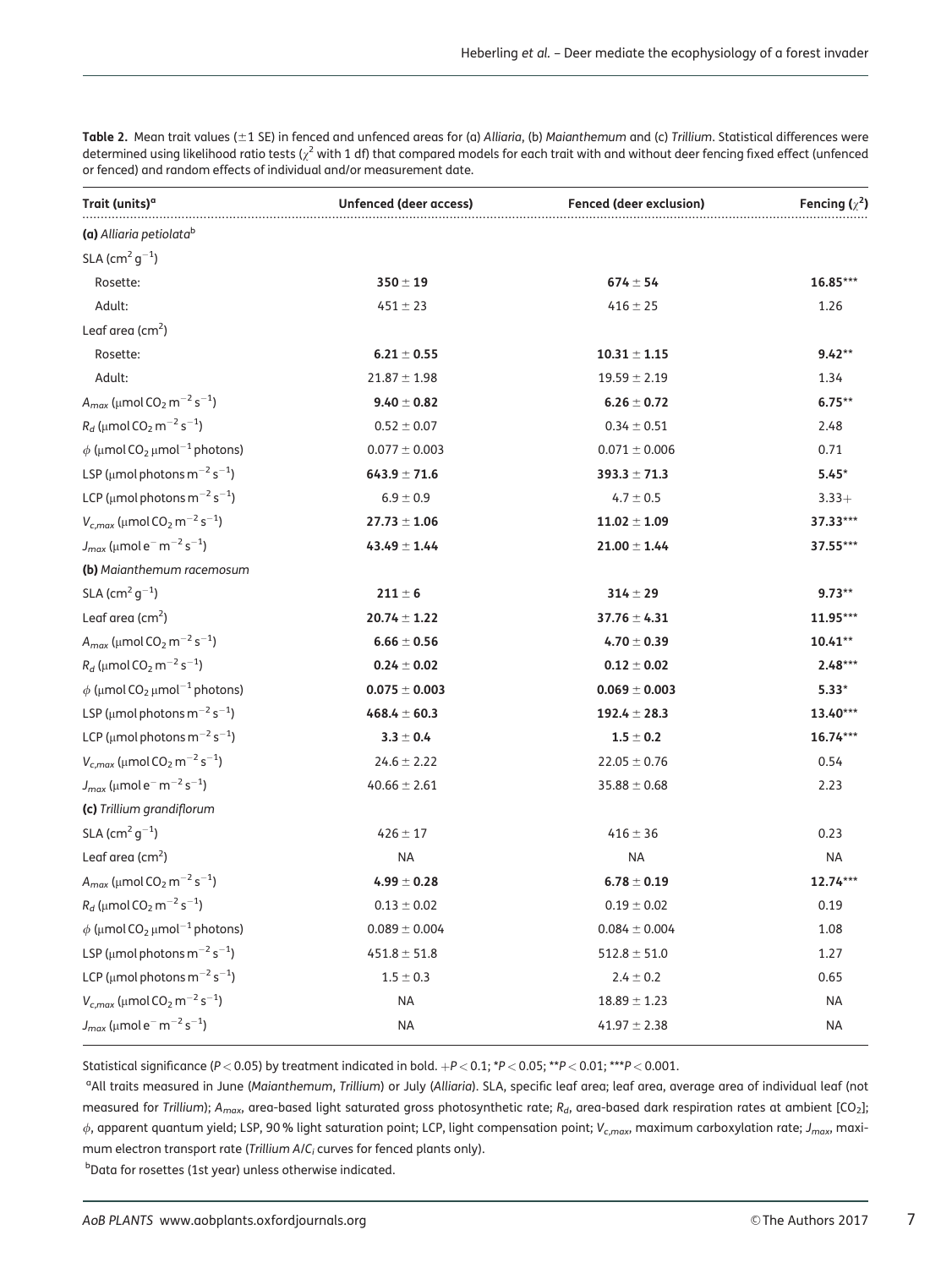rates of electron transport  $(J_{max})$  were significantly higher in unfenced versus fenced areas [\(Table 2A\)](#page-6-0).

Mid-season response curves for Maianthemum showed qualitatively similar differences between fenced and unfenced areas, as found for Alliaria ([Fig. 3B](#page-5-0), [Table 2B\)](#page-6-0). In particular,  $A_{max}$  LSP, LCPs, and apparent quantum yield were greater in unfenced compared with fenced plants. However,  $V_{c,max}$  and  $J_{max}$  did not vary significantly.

Unlike Maianthemum and Alliaria, Trillium exhibited significantly lower  $A_{max}$  in unfenced compared with fenced areas ([Fig. 3C](#page-5-0)) but no other measured parameters differed by treatment ([Table 2C\)](#page-6-0).

Specific leaf area. Impacts on leaf morphology varied between adult and rosette leaves for Alliaria, so we report them separately. Mean specific leaf area (SLA) for rosette leaves was significantly higher in fenced compared with unfenced areas, and these leaves were also significantly larger [\(Table 2A](#page-6-0)). However, Alliaria adults did not differ in SLA or leaf size between fenced and unfenced areas. Like Alliaria rosettes, Maianthemum had greater SLA and larger leaves on average in fenced areas ([Table 2B\)](#page-6-0). By contrast, SLA did not differ for Trillium ([Table 2C](#page-6-0)).

## **Discussion**

Despite the growing body of evidence that invasion can be strongly modulated by overabundant ungulate herbivores [\(Vavra](#page-11-0) et al. 2007; [Eschtruth and Battles 2009](#page-10-0); [Knight](#page-10-0) et al. 2009; [Kalisz](#page-10-0) et al. 2014; [Christopher](#page-10-0) et al. [2014;](#page-10-0) Dávalos et al. 2015a; Shen et al. [2016\)](#page-11-0), many studies on the functional ecology of plant invasions do not consider these effects. Here, we investigated the potential physiological consequences of deer exclusion on Alliaria. We found pronounced differences in the photosynthetic performance of this invader between fenced and unfenced areas. Notably, during summer months, Alliaria had a  $\sim$ 40 % reduction in mean light-saturated photosynthetic rates  $(A<sub>sat</sub>)$  and 93% increase in SLA when deer were excluded. Reduced  $A<sub>sat</sub>$  and increased SLA are both known responses to shade ([Valladares and](#page-11-0) [Niinemets 2008](#page-11-0)). The palatable native perennials differed in response to deer exclusion: Maianthemum showed deer-mediated photosynthetic increases while Trillium exhibited nearly the opposite pattern. While our data suggest the importance of deer on invasive plant performance, we did not measure additional factors that might also contribute to these responses, including earthworm invasion [\(Nuzzo](#page-11-0) et al. 2009) and the interaction between earthworms, deer and plant invasions [\(D](#page-10-0)ávalos [et al.](#page-10-0) [2015](#page-10-0)a, [b](#page-10-0)).

Why did Alliaria exhibit strong physiological advantages due to overabundant deer? In line with our predictions, Alliaria photosynthetic rates were congruent with previous demographic results from the study site, where deer not only facilitate, but enable, positive population growth rate ([Kalisz](#page-10-0) et al. 2014). [Knight](#page-10-0) et al. (2009) reported relatively greater area unoccupied by herbaceous vegetation in unfenced (deer access) plots, which suggested declines in the native understory canopy and presumably higher understory light levels. The current study quantitatively confirmed this idea, with a nearly threefold mean increase in leaf-level light availability where deer were present. We propose that these deerassociated differences in understory light availability are due to high browse pressure on palatable natives [\(Kalisz](#page-10-0) [et al.](#page-10-0) 2014), as well indirect effects on other less preferred plant species in the community [\(Rooney and](#page-11-0) [Waller 2003;](#page-11-0) [Heckel](#page-10-0) et al. 2010).

The relative importance of direct and indirect deer effects versus other factors remains unknown. Additionally, we only measured instantaneous PPFD at the leaf-level of each target plant, so the relative contributions by the overstory, mid-story, shrub or herb layer to these differences in light availability remain unclear. Given deer have been excluded for only 15 years at this site and the browse line is typically <2 m, we assume the overstory canopy is similar in fenced and unfenced areas where we took our measurements. Further research is needed to confirm this assumption at this site. In a study of 44 exclosures in the eastern US, [Rohleder \(2013\)](#page-11-0) found no difference in overstory canopy cover between fenced and unfenced plots, but the density of vegetation <2 m was significantly greater in fenced plots.

Alliaria's trait responses to deer exclusion closely matched expectations from the ecophysiological literature on trait responses and adaptations to shade ([Valladares and Niinemets 2008](#page-11-0)). First, decreased areabased photosynthetic rates  $(A_{max}, A_{net})$ , carboxylation rates ( $V_{c,max}$ ) and electron transport rates ( $J_{max}$ ), as we found for Alliairia in fenced areas during summer, are characteristic of shade tolerant species [\(Valladares and](#page-11-0) [Niinemets 2008](#page-11-0)) and within species, individuals acclimated to low light conditions ([Evans and Poorter 2001](#page-10-0)). Further, both SLA and leaf area were greater in fenced areas, as expected for forest herbs under low light levels ([Rothstein and Zak 2001\)](#page-11-0). In both shade tolerant and intolerant species, increasing SLA is a common response to low light, which is thought to maximize carbon gain per unit mass by increasing light capture area [\(Evans and](#page-10-0) [Poorter 2001\)](#page-10-0). We did not measure soil nutrients or leaf chemistry (e.g. leaf N) and these factors could potentially differ between fenced and unfenced areas. Collectively, Alliaria's traits in fenced areas are indicative of a shift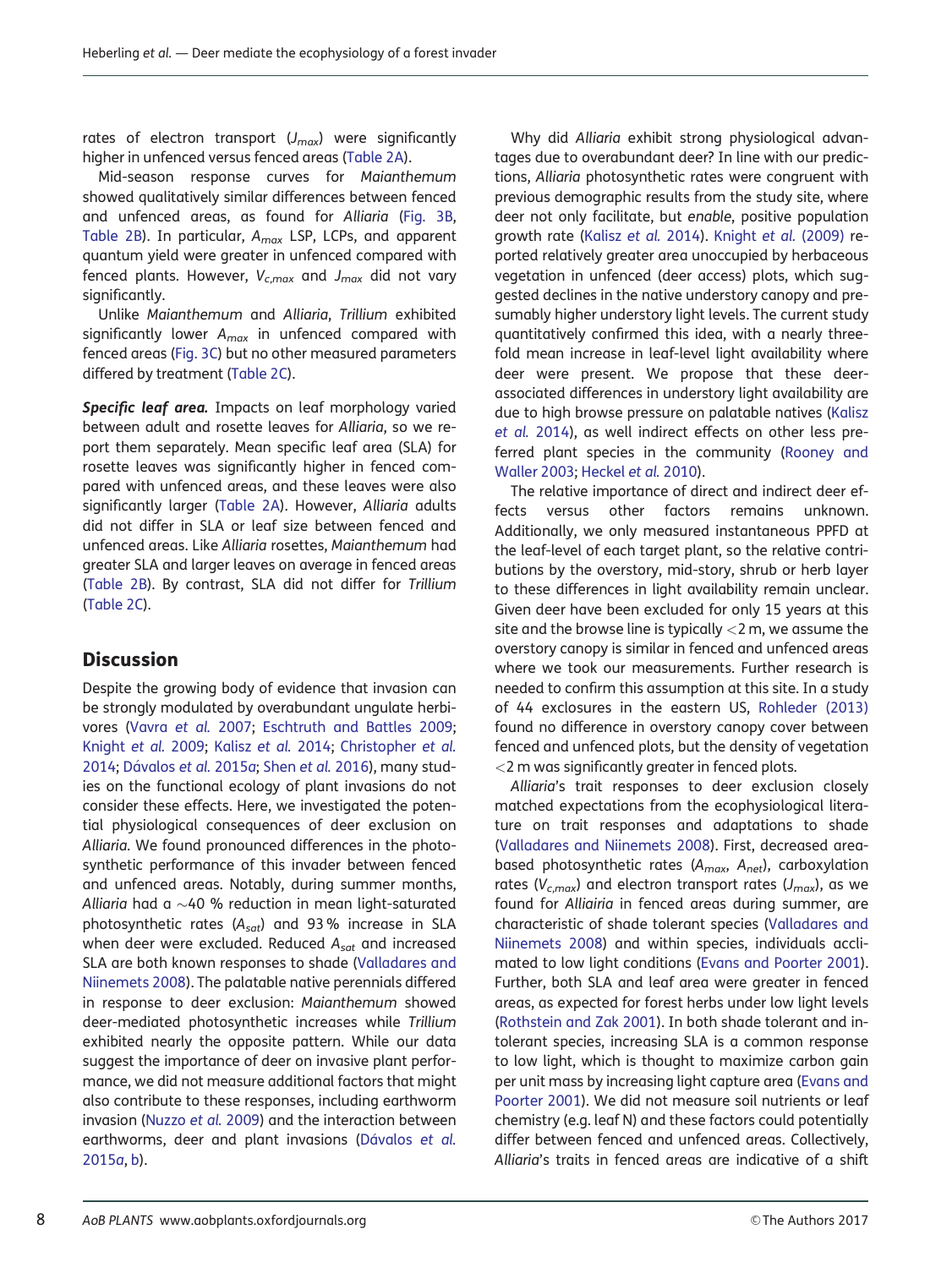towards a more shade tolerant strategy, although its growth and reproduction are substantially reduced in low light environments [\(Stinson and Seidler 2014\)](#page-11-0). Trait differences between fenced and unfenced areas are likely due to acclimation to growth conditions (phenotypic plasticity) rather than genetic changes. However, if deer-mediated selection pressures remain strong, there is potential for evolutionary change [\(Heckel and Kalisz](#page-10-0) [2017\)](#page-10-0).

Light availability is often the dominant limiting factor for plant growth in the forest understory ([Finzi and](#page-10-0) [Canham 2000\)](#page-10-0) and the main resource axis that differentiates ecophysiologicial strategies of forest herbs ([Neufeld and Young 2014\)](#page-11-0). The abundance of invasive species in forested habitats has been empirically linked to higher light environments (e.g. [Dreiss and Volin 2013](#page-10-0)). While shade tolerant strategies can permit invasion and persistence in forest understories [\(Martin](#page-11-0) et al. 2009), both natives and non-native invaders in the understory can benefit from increased light ([Heberling and Fridley](#page-10-0) [2016\)](#page-10-0). Alliaria has highest fitness in forest edge habitats but can survive and reproduce in a variety of light environments [\(Meekins and Mccarthy 2001\)](#page-11-0). Its invasion is particularly puzzling as it can invade seemingly intact forest understories [\(Nuzzo 1999;](#page-11-0) [Rodgers et al. 2008\)](#page-11-0) where light availability is relatively low. We suggest that overabundant deer create light conditions in the forest interior similar to edge habitats. Indeed, previous studies report positive correlations between Alliaria photosynthetic rates and irradiance [\(Dhillion and Anderson 1999](#page-10-0); [Myers and Anderson 2003](#page-11-0); [Myers](#page-11-0) et al. 2005). One hypothesis for Alliaria's success focuses on its 'extended' phenology as a biennial, compared with the native species in communities it invades [\(Engelhardt and Anderson](#page-10-0) [2011;](#page-10-0) [Smith and Reynolds 2015](#page-11-0)). This 'extended phenology' hypothesis emphasizes the importance of Alliaria's ability to capitalize early- and late-season light levels for invasion success. Further, [Stinson and Seidler \(2014\)](#page-11-0) found Alliaria growing in forest edge habitat conditions achieve higher photosynthetic rates, lower SLA, and higher fecundity than those in the forest interior (low light). In a common garden, they found that these physiological differences between forest edge and interior populations are due to plasticity and conclude that genetic adaptation to shade in this species might be constrained by trade offs with plastic trait responses that optimize fitness at higher light availabilities. Our results broaden these prior findings to connect light-associated advantages for Alliaria's physiology to deer overabundance, a phenomenon that is nearly ubiquitous across its invaded range [\(McShea 2012](#page-11-0)) yet only briefly mentioned in a major review of factors driving Alliaria's invasive success [\(Rodgers](#page-11-0) et al. 2008).

Similar to responses in Alliaria, the native perennial Maianthemum exhibited higher photosynthetic performance and lower SLA compared with fenced plants. These functional shifts toward a high light-adapted plant strategy are expected when considering light-level differences, as this result is not due to deer per se but rather deer-mediated indirect effects via differences in light availability. The contrasting result seen in Trillium, which displayed lower photosynthetic rates in June in unfenced compared with fenced areas, is surprising. As both Trillium and Maianthemum are presumably light-limited under closed canopies [\(Neufeld and Young 2014\)](#page-11-0), both species should benefit from increased understory light availability. However, June leaf-level PPFD data taken concurrently with gas-exchange data for Trillium indicated the opposite pattern, with PPFD slightly lower in unfenced areas (mean June PPFD  $\pm$  SE: 34  $\pm$  4 µmol photons m $^{-2}$  s $^{-1}$  vs. 23  $\pm$  8  $\mu$ mol photons m $^{-2}$  s $^{-1}$ , for fenced vs. unfenced areas, respectively). (Note: Trillium was the only species measured in June 2016, so these PPFD data should be interpreted with caution). One explanation for the decrease in photosynthetic rates of Trillium in the presence of deer could be that the species is less phenotypically plastic with respect to its leaf physiology than Maianthemum, as suggested by its slightly earlier spring emergence, mid-summer senescence and lack of SLA signal. As a result, C gain in late spring, after canopy closure when understory light levels substantially decrease, might be constrained such that light availability is not the factor explaining the difference in photosynthetic rates between fenced and unfenced areas. Additionally, Trillium is a highly preferred forage of deer and may be more likely to be browsed when growing in microsites with higher light availability than Maianthemum. Therefore, our sampling of Trillium in unfenced areas may have overrepresented relatively shadier microsites despite deer access. Another possibility is that Trillium recruitment was biased toward high light microsites where deer have access. More data are required to fully address these hypotheses, including measurements of plant size, age, and herbivory and flowering history. Together, our data suggest that while deer exclusion influence plant ecophysiology, the response can differ by species.

Previous research has strongly linked deer to Alliaria invasions (e.g. [Kalisz](#page-10-0) et al. 2014), but does the species' widespread invasive success require deer? There are many additional factors that are increasingly appreciated as causing ecosystem modification that can affect invasion success, including invasive earthworms (e.g. Dávalos et al. [2015a](#page-10-0)). Invasive earthworms are ubiquitous at our study site and have been found to play an important role in facilitating plant invasion ([Nuzzo et al.](#page-11-0) [2009\)](#page-11-0). Further, it is important to note that our study does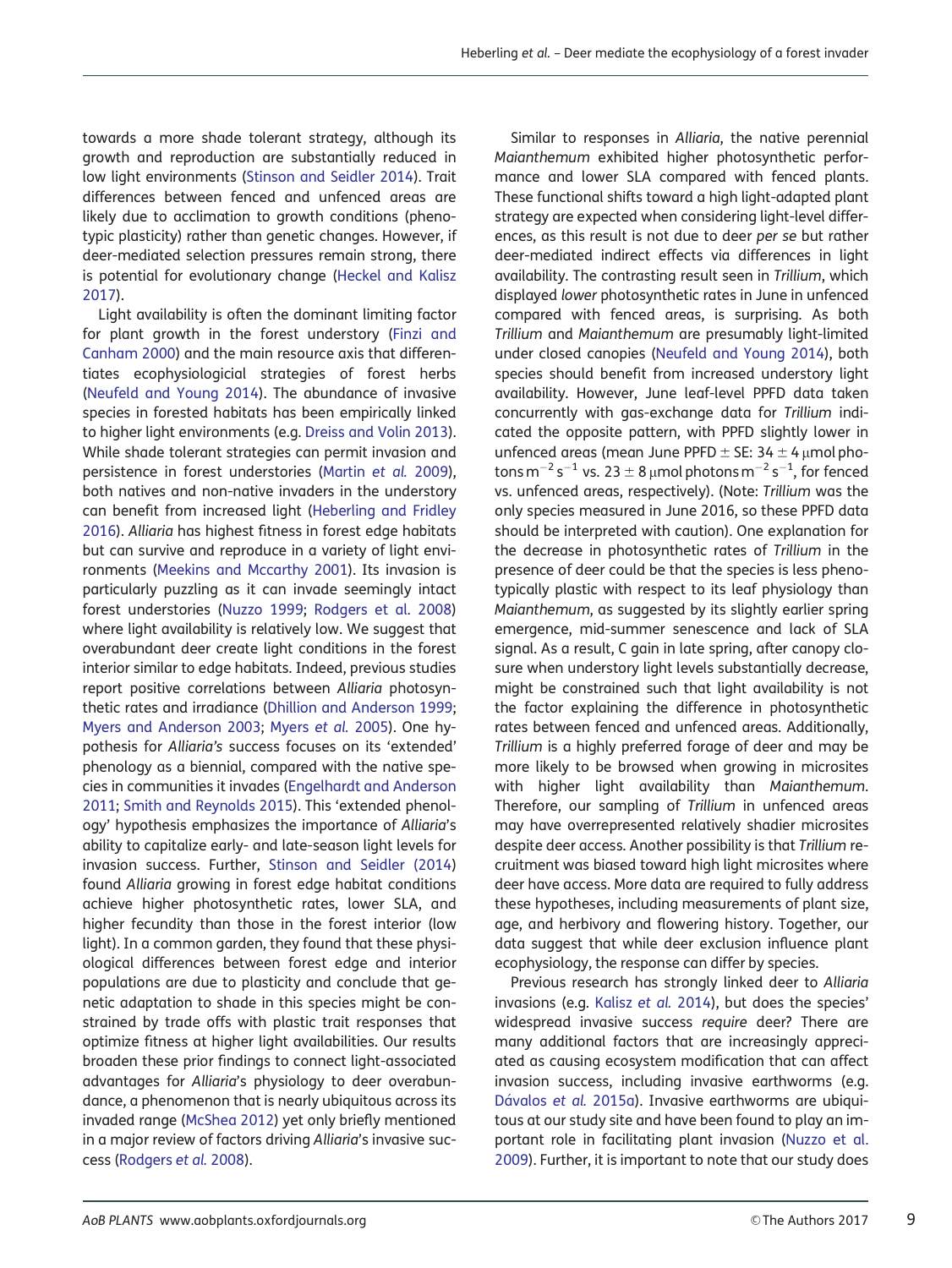not provide direct, causal evidence that deer are solely responsible for increases in light availability and the ecophysiological differences we report, or that light availability alone fully explains differences in photosynthetic rates between fenced and unfenced areas. Additionally, the intensity and ecological importance of species' responses to deer exclusion will likely differ based on covarying, idiosyncratic factors such as community context, competition, forest successional stage, local deer abundance, landscape conditions and disturbance history. However, in combination with demographic models and population-level studies ([Eschtruth and Battles](#page-10-0) [2009;](#page-10-0) [Kalisz](#page-10-0) et al. 2014), our new results highlight the potential importance of deer for plant invasion. At our study site, deer were only recently overabundant (since  $\sim$ 1992), and Alliaria was rare prior to this deer overabundance ([Knight](#page-10-0) et al. 2009). Interestingly, an herbarium specimen (Henry s.n. [CM 046953]) documents that Alliaria was collected at Trillium Trail in 1956, nearly 40 years prior to the species becoming locally invasive. While not conclusive, these separate lines of evidence (demographic, physiological, historical record) collectively support the hypothesis that the species' invasion is strongly dependent upon habitat modifications by overabundant deer. While it is unknown the degree to which our conclusions can be generalized to other invasive taxa or ecosystems, overabundant ungulates may play an important role in facilitating some plant invasions (Shen et al. [2016](#page-11-0); Averill et al. this issue).

## Conclusions

Ecosystems subjected to frequent disturbance have long been thought to be more susceptible to invasion [\(Elton](#page-10-0) [1958;](#page-10-0) [Hobbs and Huenneke 1992](#page-10-0)). However, seemingly undisturbed forests are not immune to invasion, especially by shade-tolerant non-native species ([Martin](#page-11-0) et al. [2009\)](#page-11-0), and all forests are subject to anthropogenic disturbance to some degree. Modern forests are commonly subject to multiple ecological stressors (Dávalos et al. [2015](#page-10-0)a), including modifications to the abiotic and biotic environment modulated by deer overabundance. In the present study, we found the presence of deer can modify seasonal light availability in the understory herb layer. As a result, invasive Alliaria expressed a sun-adapted physiological strategy when deer were present. Although deer-mediated facilitation in Alliaria supports the 'passengers' model of species invasions [\(MacDougall and](#page-10-0) [Turkington 2005](#page-10-0)), previous studies at the same site show that, even when deer are present, Alliaria removal can significantly benefit native plant vital rates [\(Brouwer](#page-10-0) et al. [2015\)](#page-10-0).

Overabundant ungulates act as a strong biotic force that result in significant interspecific shifts in phylogenetic diversity (Begley-Miller et al. 2014) and communityweighted functional trait composition [\(Mason](#page-11-0) et al. [2010\)](#page-11-0). Little research has been published on intraspecific ecophysiological differences mediated by generalist mammalian herbivores. In line with previous studies (e.g. [Knight](#page-10-0) et al. 2009; [Kalisz](#page-10-0) et al. 2014), this link between deer presence and individual plant performance highlights the need for management of deer to control invasions, particularly by plant species requiring higher light, openings in the understory canopy or disturbance.

## Sources of Funding

This work was supported by the US National Science Foundation (DEB 1457531, DEB 144552, DEB 0958676) and the University of Tennessee Knoxville.

## Contribution by the Authors

J.M.H. and S.K. conceived the study, J.M.H. performed field work and measurements, N.L.B. and J.M.H. analysed data, J.M.H. led the writing with revisions from all authors.

## Conflicts of Interest Statement

No conflicts of interest.

## Acknowledgements

We are grateful to the Borough of Fox Chapel, Pennsylvania for permission to conduct research at Trillium Trail, undergraduates in the Kalisz Lab, and Steven Cassidy for field assistance.

## Supporting Information

The following additional information is available in the online version of this article—

File S1. Annotated R code used for fitting photosynthetic models to response curve data.

Table S1. Light response curve summary data.

Table S2.  $A/C_i$  curve summary data.

Table S3. SLA data.

Figure S1. Understory light level data used to estimate date of overstory canopy closure.

Figure S2. Derivative approach to estimate date of spring overstory canopy closure.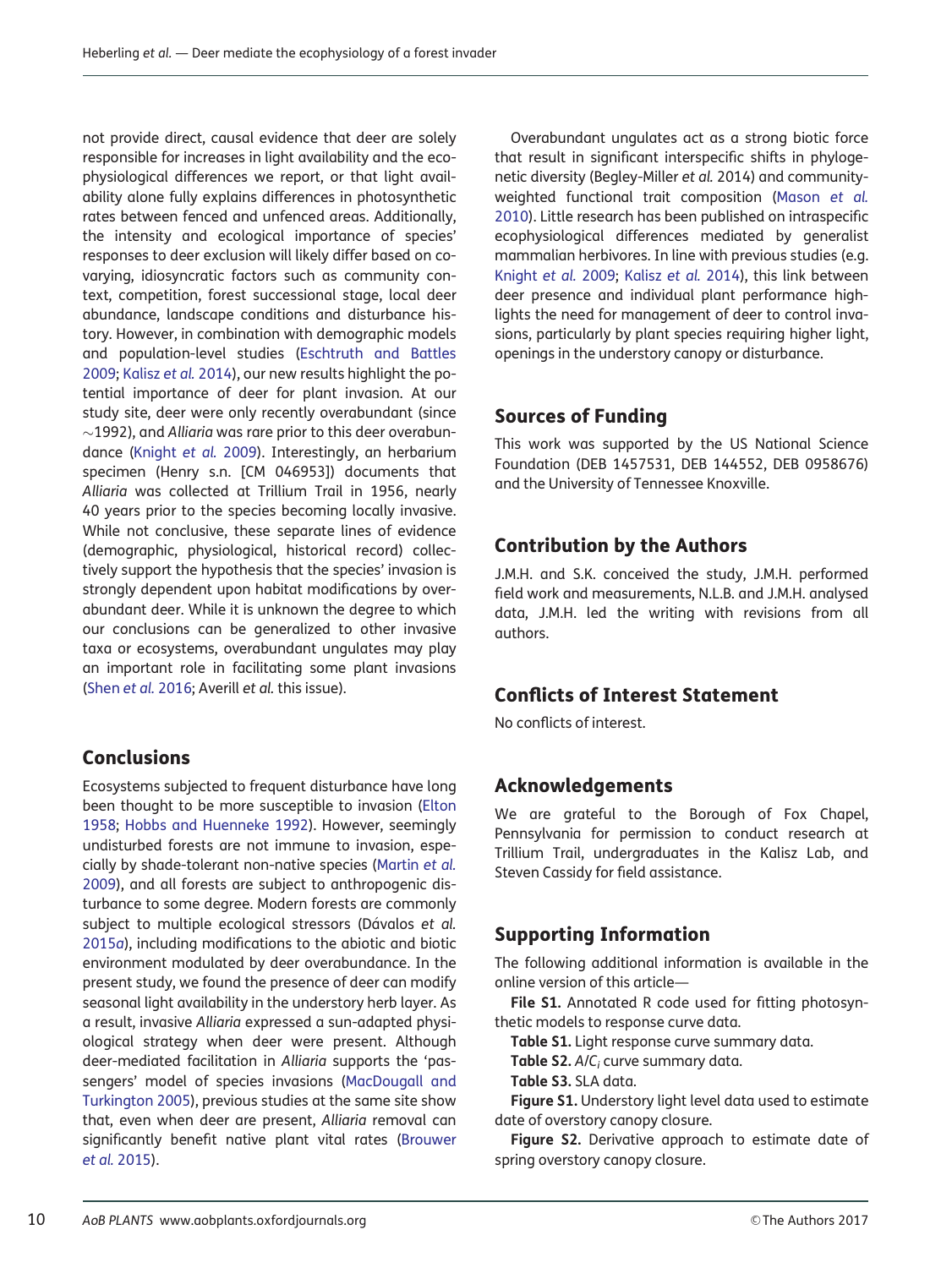## <span id="page-10-0"></span>Literature Cited

- Alpert P, Bone E, Holzapfel C. 2000. Invasiveness, invasibility and the role of environmental stress in the spread of non-native plants. Perspectives in Plant Ecology, Evolution and Systematics 3:52–66.
- Anderson LJ, Cipollini D. 2013. Gas exchange, growth, and defense responses of invasive Alliaria petiolata (Brassicaceae) and native Geum vernum (Rosaceae) to elevated atmospheric  $CO<sub>2</sub>$  and warm spring temperatures. American Journal of Botany 100: 1544–1554.
- Averill KM, Mortensen DA, Smithwick EAH, Post E. 2016. Deer feeding selectivity for invasive plants. Biological Invasions 18: 1247–1263.
- Bates D, Maechler M, Bolker B. 2011. lme4: Linear mixed-effects models using S4 classes. R package version 1.1-7. [http://cran.r](http://cran.r-project.org/package=lme4)[project.org/package](http://cran.r-project.org/package=lme4)=[lme4](http://cran.r-project.org/package=lme4)
- Begley-Miller DR, Hipp AL, Brown BH, Hahn M, Rooney TP. 2014. White-tailed deer are a biotic filter during community assembly, reducing species and phylogenetic diversity. AoB PLANTS 6:plu030.
- Brouwer NL, Hale AN, Kalisz S. 2015. Mutualism-disrupting allelopathic invader drives carbon stress and vital rate decline in a forest perennial herb. AoB PLANTS 7:plv014.
- Christopher CC, Matter SF, Cameron GN. 2014. Individual and interactive effects of Amur honeysuckle (Lonicera maackii) and whitetailed deer (Odocoileus virginianus) on herbs in a deciduous forest in the eastern United States. Biological Invasions 16:2247–2261.
- Côté SD, Rooney TP, Tremblay J, Dussault C, Waller DM. 2004. Ecological impacts of deer overabundance. Annual Review of Ecology, Evolution, and Systematics 35:113–147.
- Daehler CC. 2003. Performance comparisons of co-occuring native and alien invasive plants: implications for conservation and restoration. Annual Review of Ecology, Evolution, and Systematics 34:183–211.
- Dávalos A, Nuzzo V, Blossey B. 2015a. Single and interactive effects of deer and earthworms on non-native plants. Forest Ecology and Management 351:28–35.
- Dávalos A, Simpson E, Nuzzo V, Blossey B. 2015b. Non-consumptive effects of native deer on introduced earthworm abundance. Ecosystems 18:1029–1042.
- Davis MA, Grime JP, Thompson K. 2000. Fluctuating resources in plant communities: a general theory of invasibility. Journal of Ecology 88:528–534.
- Dhillion S, Anderson R. 1999. Growth and photosynthetic response of first-year garlic mustard (Alliaria petiolata) to varied irradiance. Journal of the Torrey Botanical Society 126:9–14.
- Diefenbach DR, Palmer WL, Shope WK. 1997. Attitudes of Pennsylvania sportsmen towards managing white-tailed deer to protect the ecological integrity of forests. Wildlife Society Bulletin 25:244–251.
- Dreiss LM, Volin JC. 2013. Influence of leaf phenology and site nitrogen on invasive species establishment in temperate deciduous forest understories. Forest Ecology and Management 296:1–8.
- Dubois J-JB, Fiscus EL, Booker FL, Flowers MD, Reid CD. 2007. Optimizing the statistical estimation of the parameters of the Farquhar–von Caemmerer–Berry model of photosynthesis. The New Phytologist 176:402–414.
- Elton CS. 1958. The ecology of invasions by animals and plants. Chicago: University of Chicago Press.
- Engelhardt M, Anderson R. 2011. Phenological niche separation from native species increases reproductive success of an invasive species: Alliaria petiolata (Brassicaceae) garlic mustard. Journal of the Torrey Botanical Society 138:418–433.
- Eschtruth AK, Battles JJ. 2009. Acceleration of exotic plant invasion in a forested ecosystem by a generalist herbivore. Conservation Biology 23:388–399.
- Evans JR, Poorter H. 2001. Photosynthetic acclimation of plants to growth irradiance: the relative importance of specific leaf area and nitrogen partitioning in maximizing carbon gain. Plant, Cell and Environment 24:755–767.
- Fridley JD. 2008. Of Asian forests and European fields: Eastern U.S. plant invasions in a global floristic context. PLoS ONE 3:e3630.
- Farquhar GD, Caemmerer S, Berry JA. 1980. A biochemical model of photosynthetic  $CO<sub>2</sub>$  assimilation in leaves of C3 species. Planta 149:78–90.
- Finzi AC, Canham CD. 2000. Sapling growth in response to light and nitrogen availability in a southern New England forest. Forest Ecology and Management 131:153–165.
- Habeck CW, Schultz AK. 2015. Community-level impacts of white tailed deer on understory plants in North American forests: a meta-analysis. AoB PLANTS 7:plv119.
- Hale AN, Tonsor SJ, Kalisz S. 2011. Testing the mutualism disruption hypothesis: a physiological mechanism for invasion of intact perennial plant communities. Ecosphere 2:art110.
- Hale AN, Lapointe L, Kalisz S. 2016. Invader disruption of belowground plant mutualisms reduces carbon acquisition and alters allocation patterns in a native forest herb. New Phytologist 209: 542–549.
- Heberling JM, Fridley JD. 2016. Invaders do not require high resource levels to maintain physiological advantages in a temperate deciduous forest. Ecology 97:874–884.
- Heckel CD, Bourg NA, Mcshea WJ, Kalisz S. 2010. Nonconsumptive effects of a generalist ungulate herbivore drive decline of unpalatable forest herbs. Ecology 91:319–326.
- Heckel CD, Kalisz S. 2017. Life history trait divergence among populations of a non-palatable species reveal non-trophic indirect effects of an abundant herbivore. Oikos. doi:10.1111/oik.03658. [http://onli](http://onlinelibrary.wiley.com/doi/10.1111/oik.03658/abstract) [nelibrary.wiley.com/doi/10.1111/oik.03658/abstract](http://onlinelibrary.wiley.com/doi/10.1111/oik.03658/abstract) (in press).
- Hobbs R, Huenneke L. 1992. Disturbance, diversity, and invasion: implications for conservation. Conservation Biology 6:324–337.
- Hothorn T, Bretz F, Westfall P. 2008. Simultaneous inference in general parametric models. Biometrical Journal 50:346–363.
- Kalisz S, Spigler RB, Horvitz CC. 2014. In a long-term experimental demography study, excluding ungulates reversed invader's explosive population growth rate and restored natives. Proceedings of the National Academy of Sciences of the United States of America 111:4501–4506.
- Kardol P, Dickie IA, St. John MG, Husheer SW, Bonner KI, Bellingham PJ, Wardle DA. 2014. Soil-mediated effects of invasive ungulates on native tree seedlings. Journal of Ecology 102:622–631.
- Knight TM, Dunn JL, Smith LA, Davis J, Kalisz S. 2009. Deer facilitate invasive plant success in a Pennsylvania forest understory. Natural Areas Journal 29:110–116.
- MacDougall AS, Turkington R. 2005. Are invasive species the drivers or passengers of change in degraded ecosystems? Ecology 86:42–55.
- Marshall B, Biscoe PV. 1980. A model for C3 leaves describing the dependence of net photosynthesis on irradiance. Journal of Experimental Botany 31:41–48.